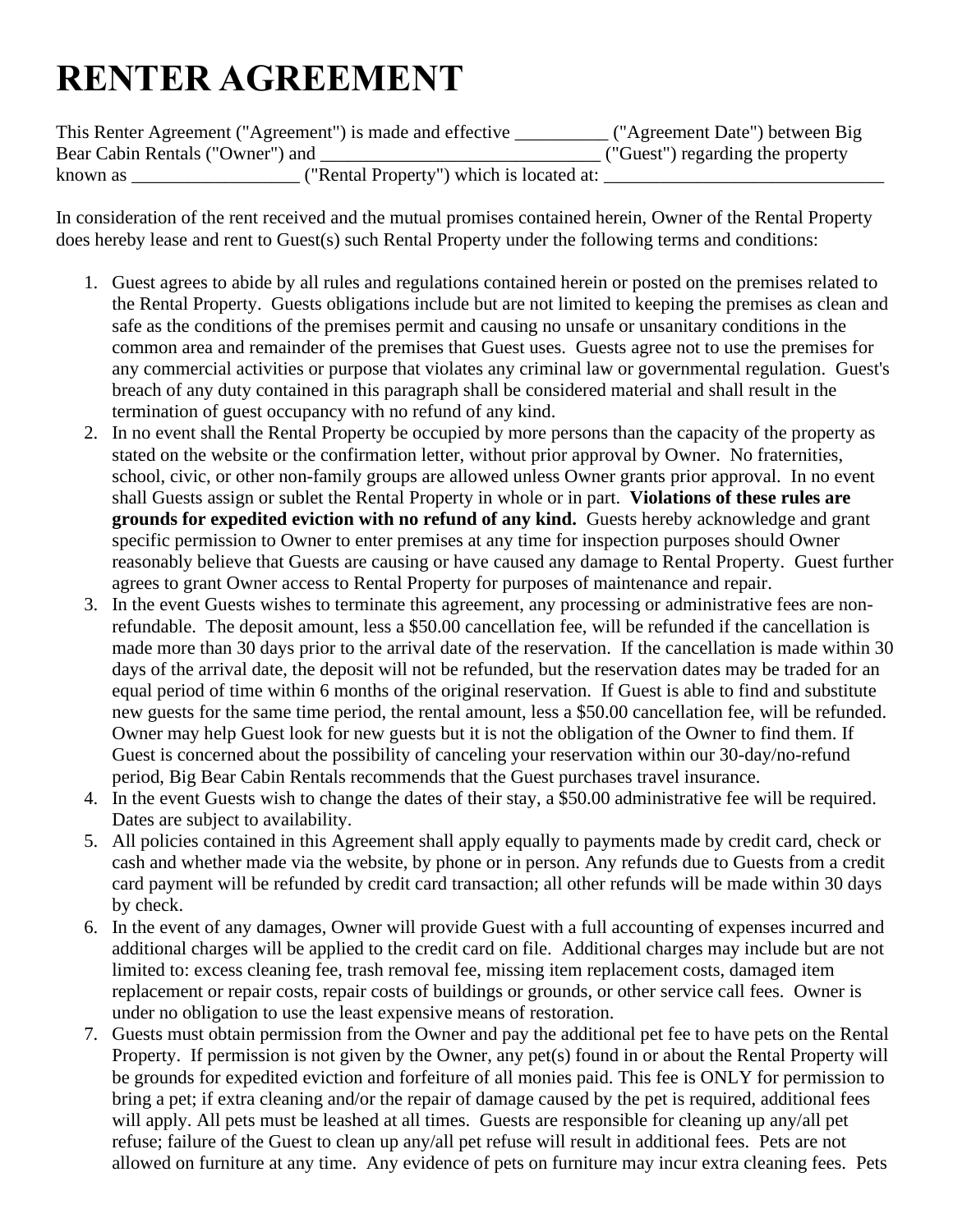must not cause damage to premises or furnishings. If damages are caused, charges will apply. Guests should prevent pets from producing excessive noise at a level that disturbs neighbors. Pets will not be left unattended for an undue length of time, either indoors or out. Pet will not be left unattended on the porch. Big Bear Cabin Rentals assume no responsibility for illness or injury that may occur to pets or humans while on premises. The guest shall be solely responsible for the pet while on the property.

- 8. Guests must inform the Owner of their intention to bring children and the specific number. A child is defined as any person under the age of 18.
- 9. No refunds will be provided due to inoperable appliances. The Owner will make every reasonable effort to assure that such appliances will be and remain in good working order. No refunds will be given due to power blackouts, water shortage, flooding, snow, construction at adjacent properties, or mandatory evacuations of the area by county officials due to hurricanes or other potentially dangerous situations arising from acts of god or nature.
- 10. Guest is responsible for all shipping costs for any Lost and Found items that Owner is requested to return to Guest. Items found and not claimed within 30 days will be disposed of at the discretion of Owner.
- 11. In the event Owner is unable to make Rental Property available for any reason other than described above or a reasonable substitute as determined by Owner, Guest agrees that Owner's sole liability as a result of this unavailability is to provide a full refund of all monies paid under this Agreement and Guest expressly acknowledges that in no event shall Owner be held liable for any special or consequential damages which result from this unavailability. Guest also agrees to indemnify Owner from and against liability for injury to Guest or any other person occupying Rental Property resulting from any cause whatsoever except only such a personal injury caused by the gross negligence or intentional acts of the Owner.
- 12. Owner may terminate this Agreement upon the **breach** of any of the terms hereof by Guest. Guest shall not be entitled to the return of any rental monies paid under the terms of this Agreement and shall vacate the Property immediately.
- 13. Agreement shall be enforced under the laws of the state within which the Rental Property is located, including any applicable rental acts of that state, and represents the entire Agreement. Any amendments must be in writing and signed by both parties. In the event of a dispute, legal action may only be instituted in the county within which the Rental Property is located. If any part of this Agreement shall be deemed unenforceable by law, that part shall be omitted from this Agreement without affecting the remaining Agreement. Owner shall conduct all brokerage activities in regard to this Agreement without respect to the race, color, religion, sex, national origin, handicap, or familial status of any Guest.
- 14. A security deposit is required ("Security Deposit") and will be automatically reserved for the booking. The automatic reserve is conducted by putting a hold on the Guest's credit card for the amount of exactly  $\frac{day(s)}{g(s)}$  prior to the arrival date. The credit card of the last successful payment will be used. If there are no successful credit card payments, it is the responsibility of the Guest to send by check to the Owner to satisfy the Security Deposit requirement. If at the end of the rental period, the rental property is returned undamaged beyond normal wear and tear, the Security Deposit will be released in full within five (5) business days. In the event of any damages, Owner will provide Guest with a full accounting of expenses incurred and deductions made from the Security Deposit. Should the damages exceed the amount of the Security Deposit, Guest agrees to pay the balance within five (5) business days after receiving notification. Deductions from Security Deposit may include but are not limited to: excess cleaning fee, trash removal fee, missing item replacement costs, damaged item replacement or repair costs, repair costs of buildings or grounds, or other service call fees. Owner is under no obligation to use the least expensive means of restoration.

## **NOW, THEREFORE, in consideration of the mutual agreements and covenants herein contained, Guest has read and agreed to the following:**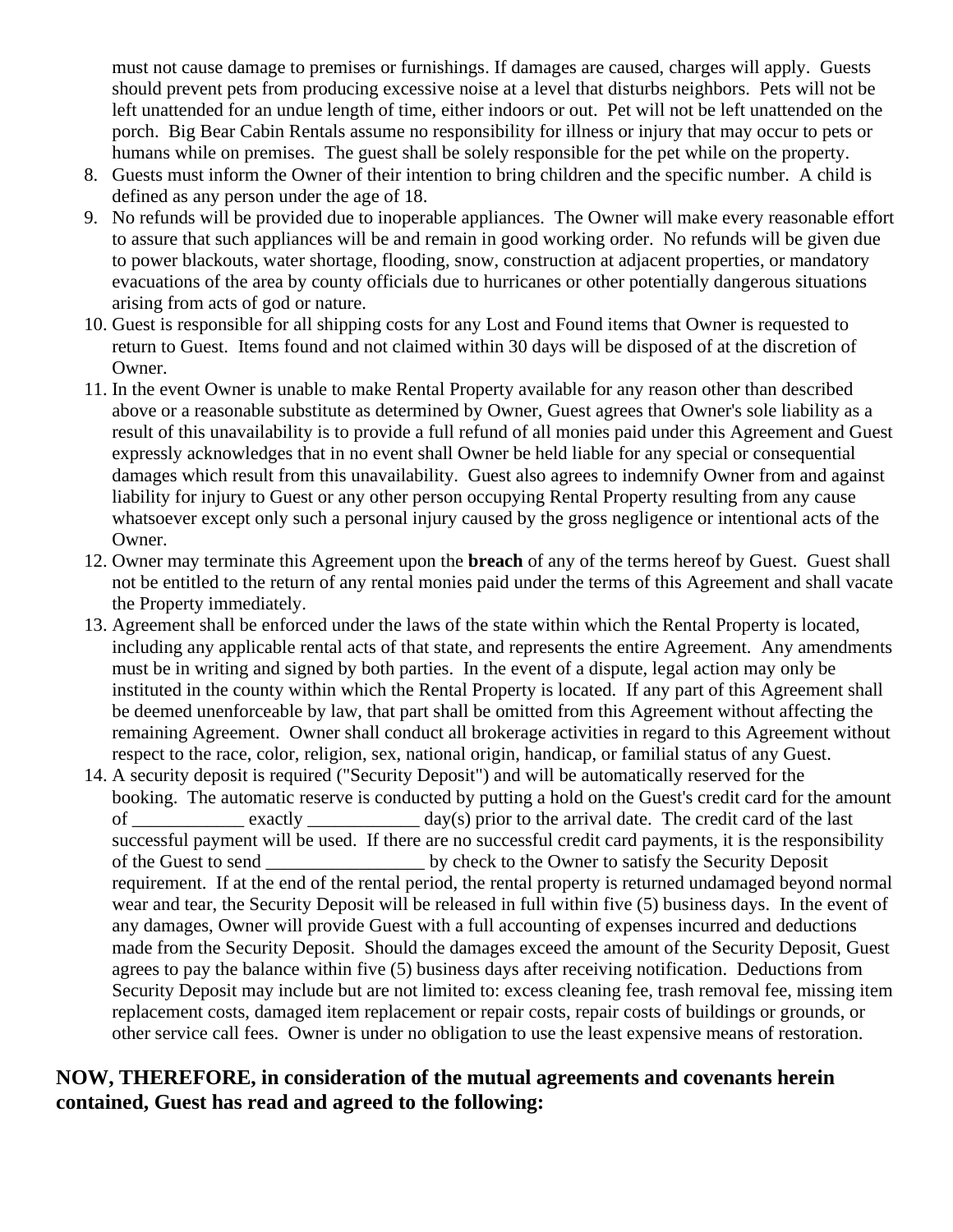I understand the rules and rental conditions upon which I am agreeing to rent accommodations. I acknowledge and accept that the sole responsibility for safety lies with the participant.

I am over the age of 18 and assume responsibility for those in my charge under the age of 18. I hereby assume all legal responsibility for bodily injury to me or to any person on the property as a result of my visit and use, operation or possession of equipment hired or loaned to me. Acknowledging this, I accept complete responsibility for the minor children and myself in my charge and visit the property and equipment and engage in activities or events at my own risk.

I will abide by the rules and accept these rental conditions:

- The property I rent will be returned in the same condition in which it was rented and I will be responsible for all damage and/or loss that occurs during my rental period.
- I agree to hold harmless and to indemnify the Owner of the Rental Property against all loss, damage, expense and penalty on account of personal injury or property damage to the rental dwellers, the undersigned or to any minor child or children in the charge of the undersigned, howsoever rising, whether by act or acts or failure to act of the employees, owners or animals of the said company or property owners or not.
- I acknowledge receipt of the property in good order and condition (if found otherwise per my arrival I will contact Owner immediately) and further agree that the Owner of the Rental Property shall not be liable for consequential damages of any kind or nature from whatever cause arising, whether property or equipment is loaned or rented.
- I enter into agreement freely with the Owner of the Rental Property at my own risk, acknowledging the risks inherent in outdoor and river activities and assume any and all responsibility for the minor children and myself in my charge.
- All parties agree to and will comply with Federal, State, and County pollution laws and any other applicable laws and regulations.
- Smoking is allowed outside only. Please put discarded and extinguished cigarette butts in the available trash receptacles.
- People other than those in the Guest party confirmed in the reservation may not stay overnight in the property. Any other person in the property is the sole responsibility of Guest. Guests are not allowed to exceed a maximum of 6 adults per cabin.
- Guests should not create excessive noise at a level that disturbs neighbors; quiet hours are from 10:00 p.m. – 8:00 a.m.
- Parking is limited to 2 vehicles. Vehicles are to be parked in designated parking areas only. Parking on the road is not permitted. Any illegally parked cars are subject to towing; applicable fines/towing fees are the sole responsibility of the vehicle owner.
- There is no daily housekeeping service. While linens and bath towels are included in the unit, daily maid service is not included in the rental rate. We suggest you bring beach towels if you plan outside activities. We do not permit towels or linens to be taken from the units.
- Any garbage must be stowed in the proper garbage receptacle.
- The cabins are on well and septic systems. The septic system is very effective; however, it will clog up if improper material is flushed.
- Check-in time is 4 PM and check-out time is 10 AM unless other arrangements have been made in advance with Owner. There will be a \$50 charge for Guests who do not check-out by 10 AM, and a \$25/hour charge for every hour after the first.
- On the day of check-out, Guest agrees to do the following:
	- o Wash, dry, and put away all cookware, glassware, and dinnerware.
	- o Dispose of all food and drink in the refrigerator, freezer, or any cabinets.
	- o Leave linens on the beds and used towels in the bath tub.